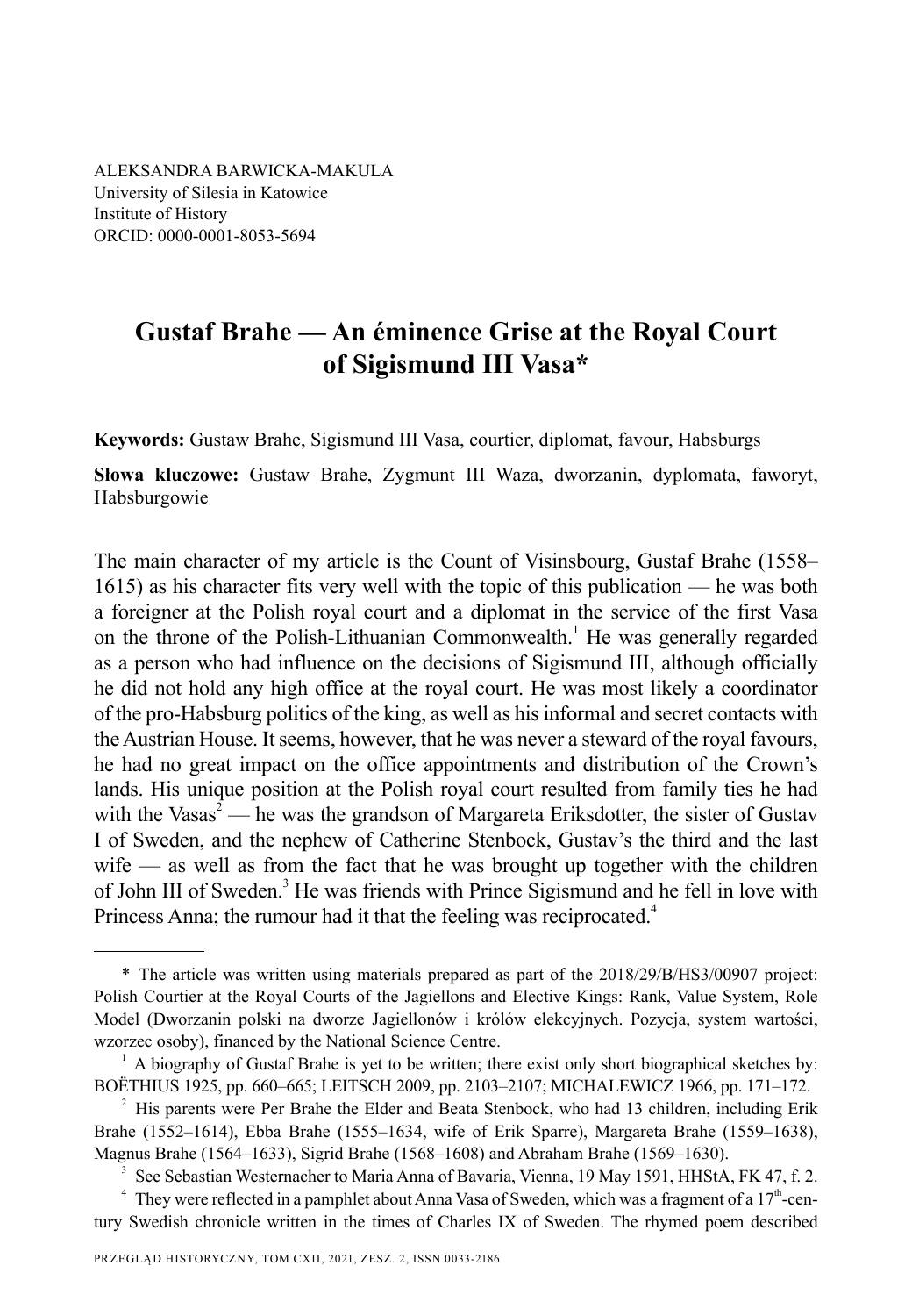It is still an open issue why the marriage between Gustaf and Anna never took place, particularly given the high birth of Brahe, his connections to the House of Vasa, and the mutual affection between the young people. What, or who, stood on their way? It seems that Sigismund III himself was opposed to this relationship, because he had other matrimonial plans for his sister — he wanted to marry her off to Archduke Ernest of Austria or the Elector of Brandenburg, John George Hohenzollern. The king was most likely also afraid of the excessive strengthening of the House of Brahe. He projected that his ambitious brother-in-law could seize power in the Kingdom of Sweden. The strong personality of the princess was also of no small importance. Her aversion to marriage resulted from her love of independence, but also from the need to hide the deficiencies in her looks from the outside world. Anna's body, which was far from perfect (asymmetrical face, very curvy spine) strongly contrasted with her outstanding mind. It is highly likely that the decision to live a single life was an autonomous and conscious choice made by Anna Vasa.

In 1595 the relationship between the count and the princess visibly cooled down. The reason was the marriage of Gustaf's sister Sigrid Brahe to Johan Nilsson Gyllenstierna, which took place without the consent of the bride's family, in the atmosphere of a scandal (Sigrid was engaged to Erik Bielke), but under the protection of Anna Vasa. In Brahe's opinion, the princess had gone too far (the wedding was celebrated at the Stegeborg Castle — Anna's main residence in Sweden) and had

"Tak się myśl Anny zagrzała Że cnot i praw zapomniała Że kochała się nad miarę W Brahe Szwagrze Sparre Którego chytra a zręczna żona A u Anusi bywać wzwyczaiona Gdy u niey często sypiała Zdradzieckie rady dawała Wkrótce braciszek przy Lutni i pieniu Wspartą Panienkę miewał na ramieniu W miłe zacięcie Panna wpadała A zwyczeiem się zabawa stała Wnet sam wchodził od poranka Sciskał za białe kolanka Aż mu Panienka wyznała Że go nayczuley kochała."

the lovers' trysts organised by the princess under the pretext of wanting to hear the count play the lyre, with the help of her mistress of the robes, Margareta Brahe, Gustaf's sister and the wife of the chamberlain of the Princess' Court, Johan Sparre. In the Polish translation it sounds as follows: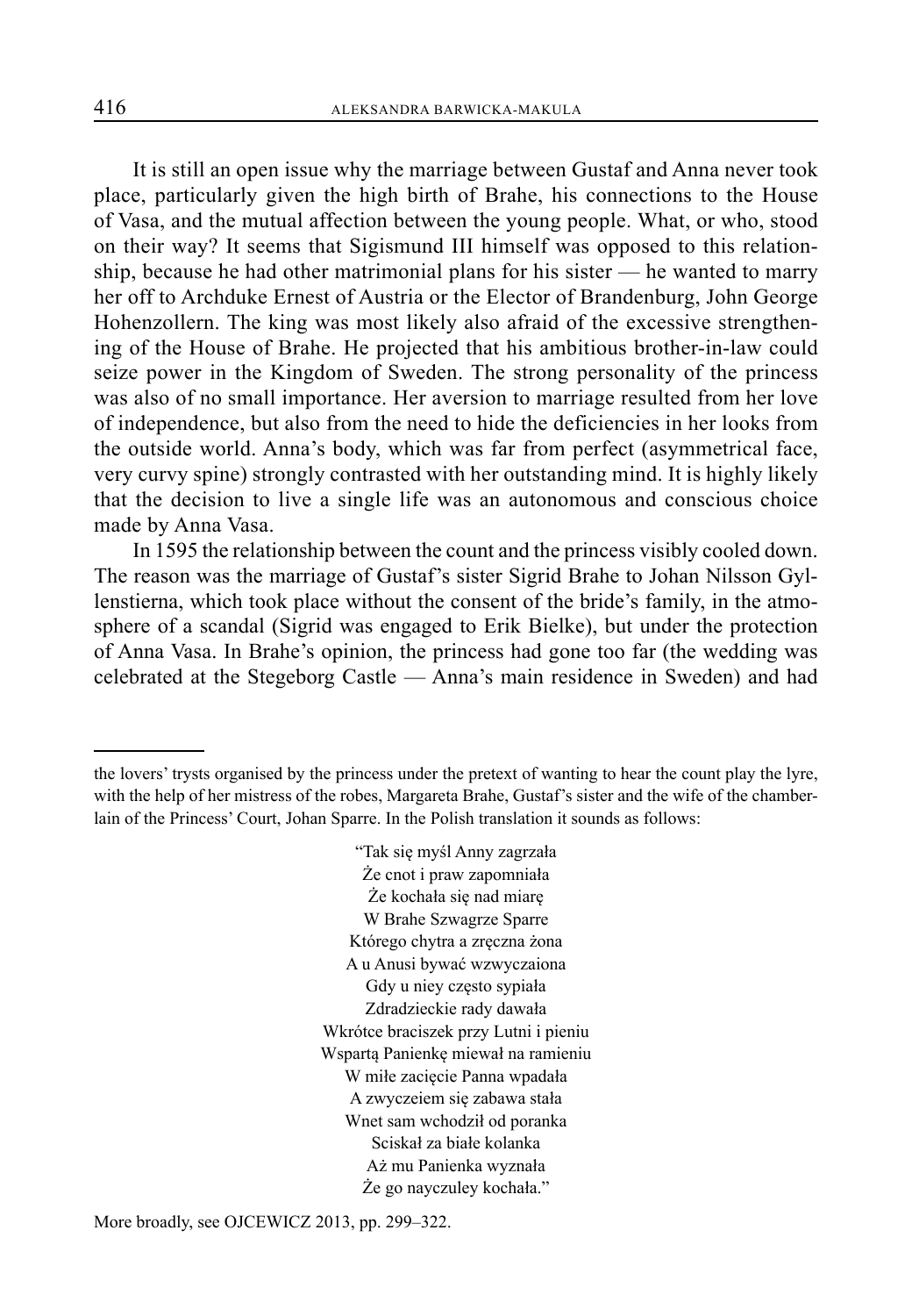acted disloyally to her old friend.<sup>5</sup> However, the count's feelings towards the princess must have been strong and persistent. Only in the final years of his life was he credited with a relationship with Anna Reibnitz, with whom he was even supposed to have a son, Johan Örnevinge (d. 1685). However, it is difficult to decide whether this is a historical fact or merely a literary fiction created by the  $19<sup>th</sup>$ -century Swedish novelist and historian Gustaf Henry Mellin. In his novels Anna Reibnitz is "a singer from Warsaw" — but in reality the daughter of Eric XIV — who was taken overseas, on the order of John III, and then taken into by a Silesian nobleman, Raubnitz, who was settled in Gdańsk. Brahe apparently met her at one of her performances at a fair, fell in love, and even married her.<sup>6</sup> The count's love and private life are, however, the least elucidated part of his biography in the sources.

Therefore, let us move to his activities at the royal court and in diplomacy. It is not entirely clear what official function Gustaf Brahe held at the royal court of the first Vasa ruler — in the sources he is mentioned as the king's secretary, courtier, bailiff, and chamberlain (*cubicularius*). He was most certainly a person who had constant access to the king. Due to the similarities of interests, he became an interesting partner to talk about music and art or a companion to hunt with, i.e. in Grodno on the last day of January 1589, where a hunt for a bear was organised.<sup>7</sup> This event represents not only the royal way of spending free time, but also the monarch's influence, initially small, on the state politics — to put it simply, while the king was hunting in Lithuania, negotiations were taking place under the actual leadership of the Chancellor, Jan Zamoyski, on the western border of the Commonwealth, in Bytom and Będzin. Negotiations between Sigismund III and Archduke Ernest commenced a few months later — about the cession of the Polish throne in favour of the Habsburgs and then the monarch's efforts to obtain the hand of the archduchess should be considered as an attempt to get out of the political shadow, to break free from the guardianship of the omnipresent Zamoyski, to take over the initiative and control of the Commonwealth's foreign affairs. Gustaf Brahe played an important role in those negotiations, a point that will be discussed below.

In the first several months of Sigismund III's reign, the count enjoyed the monarch's favour, which is evidenced by i.e. the royal privilege issued in Cracow on 14 July 1588 which allowed Gustaf Brahe and Edward Fortunatus, Margrave of Baden-Rodemachern, the son of Cecilia of Sweden, to search for all kinds of metals on the Babia Góra and its surrounding areas in the County of Lanckorona,

<sup>&</sup>lt;sup>5</sup> With time the relations between Gustaf Brahe and Johan Gyllenstierna were settled as proper. The latter turned out to be one of the most loyal Swedish supporters of Sigismund III. Gustaf's nephew, Sigismund (born 1598), did not forget to mention his uncle while founding an epitaph for his father in the Basilica of the Assumption of the Blessed Virgin Mary in Gdańsk.

 $6$  JENSEN 1910, p. 505.

<sup>7</sup> Jan Bojanowski to Krzysztof Radziwiłł, Grodno, 1 February 1589, AGAD, AR, section V, no. 1082, f. 150.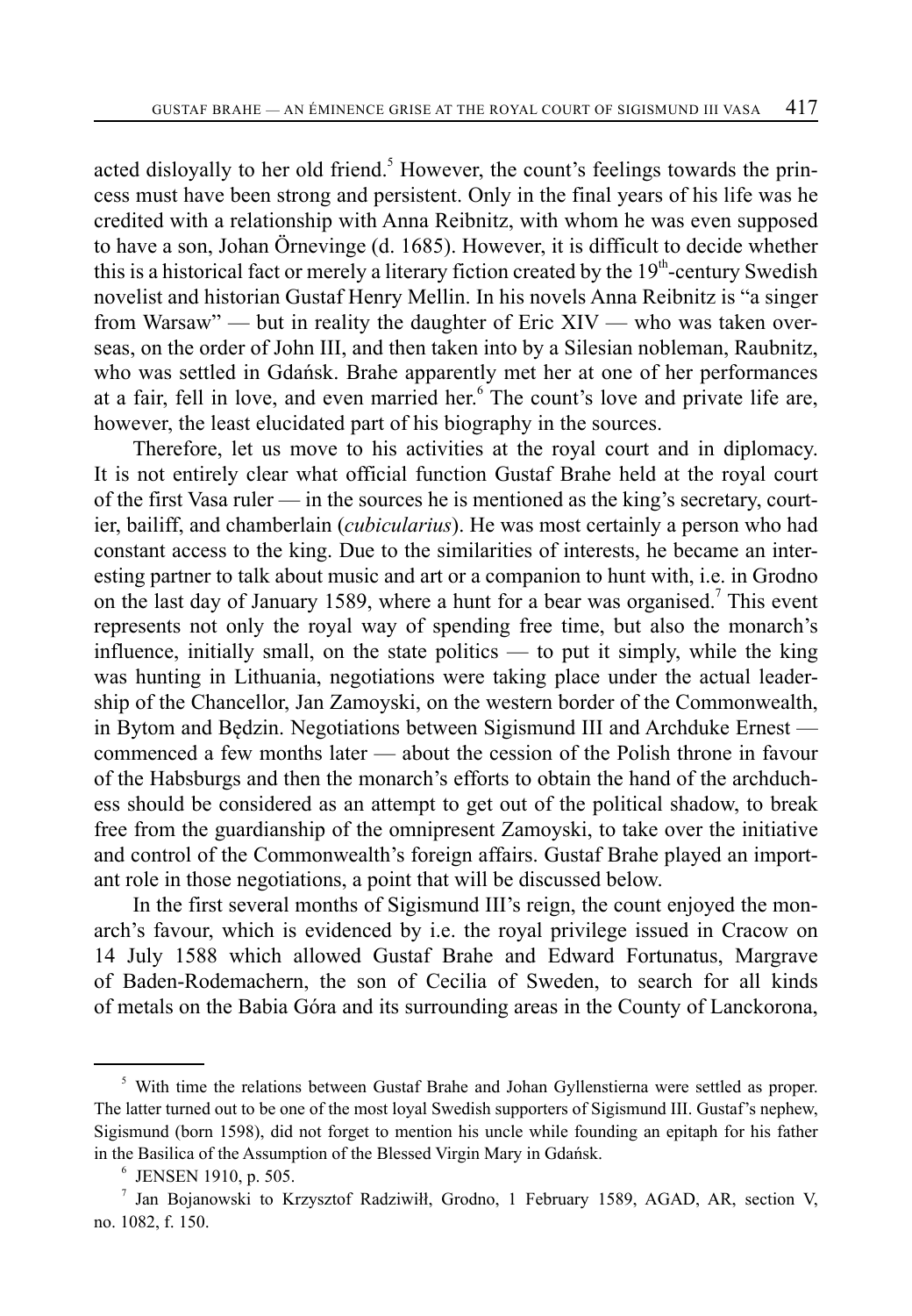and to keep all the revenues for the period of three years.<sup>8</sup> He did not play, however, any important political role for Sigismund III; he remained in the shadow of his elder brother Erik, a deputy to the election Sejm in 1587 (alongside Erik Sparre) and the Marshal of the Swedish court, as well as the Polish supporters of the monarch led by the Castellan of Podlasie, Marcin Leśniowolski. The situation changed diametrically in mid-1589 when the talks were initiated with Archduke Ernest by Gustaf Brahe's letter, now lost, written on 27 May in Lublin, which was delivered to Vienna by a courtier and Livonian nobleman, Lambert Wrader<sup>9</sup>. The fact that this had taken place before the meeting of the monarch with his father in Livonia is worth emphasising. The congress of Reval (7 September–10 October 1589) only confirmed the increasing political role of the count. Brahe was against the king's departure to Sweden before finalising the talks with the Habsburgs. He did not abandon the king — unlike the monarch's Polish supporters — he showed him his support during the difficult talks with John III, and he brought about an agreement between the father and the son. The king of Sweden allowed the successor to temporarily return to Poland and seek the hand of Anne of Austria. Brahe must have acted very skilfully since he did not earn the wrath of John III, in contrast to other Swedish aristocrats who lost their offices, their feudal estates, and were even put under house arrest.<sup>10</sup> Count Gustaf returned with Sigismund III to the Commonwealth. The abandoned monarch, deprived of the support of his sister Anna and many Swedish courtiers who had to return to their homeland, became more susceptible to Brahe's influence.

Brahe was generally regarded as an inspiration for the king's secret negotiations with Archduke Ernest on the cession of the Polish throne, but the surviving sources do not allow us to unambiguously resolve this matter.<sup>11</sup> Undoubtedly, he was, together with Lambert Wrader, the main executor of the monarch's concepts — he prepared documents, wrote letters, went to Graz and Vienna, talked

 $8$  Furthermore, these men were also granted with the right to use the royal forests for the construction of houses, workshops, taverns and coal production, SMK, IV, p. 75.

 $9$  LEPSZY 1939, pp. 46–49.

<sup>&</sup>lt;sup>10</sup> LEPSZY 1939, pp. 76-80.

<sup>&</sup>lt;sup>11</sup> A vast majority of the sources on the cession negotiations are included in manuscript W83 from the archives of the Vienna Haus-, Hof- und Staatsarchiv. There are almost 50 documents, copies only, illustrating the intra-dynastic discussion on the offer of Sigismund III Vasa (letters of emperors and archdukes, opinions of the most important advisers to the Habsburgs) rather than the individual phases of negotiations. We will not find there the letters of the Polish king, nor the works by Gustaf Brahe only three letters of Archduke Ernest written to the count and two letters by Richard Strein to Brahe:

<sup>•</sup> Archduke Ernest to Gustaf Brahe, Vienna, 28 June 1589, HHStA, HS W83, ff. 558–558v.

<sup>•</sup> Archduke Ernest to Gustaf Brahe, s.l., s.d., HHStA, HS W83, ff. 559–560v.

<sup>•</sup> Archduke Ernest to Gustaf Brahe, Prague, 29 March 1590, HHStA, HS W83, f. 623.

<sup>•</sup> Richard Strein to Gustaf Brahe, Vienna, Feast of St. Thomas the Apostle [3 July] 1591, HHStA, HS W83, ff. 680–680v.

<sup>•</sup> Richard Strein to Gustaf Brahe, Freidegg, 9 January 1592, HHStA, HS W83, ff. 686–687v.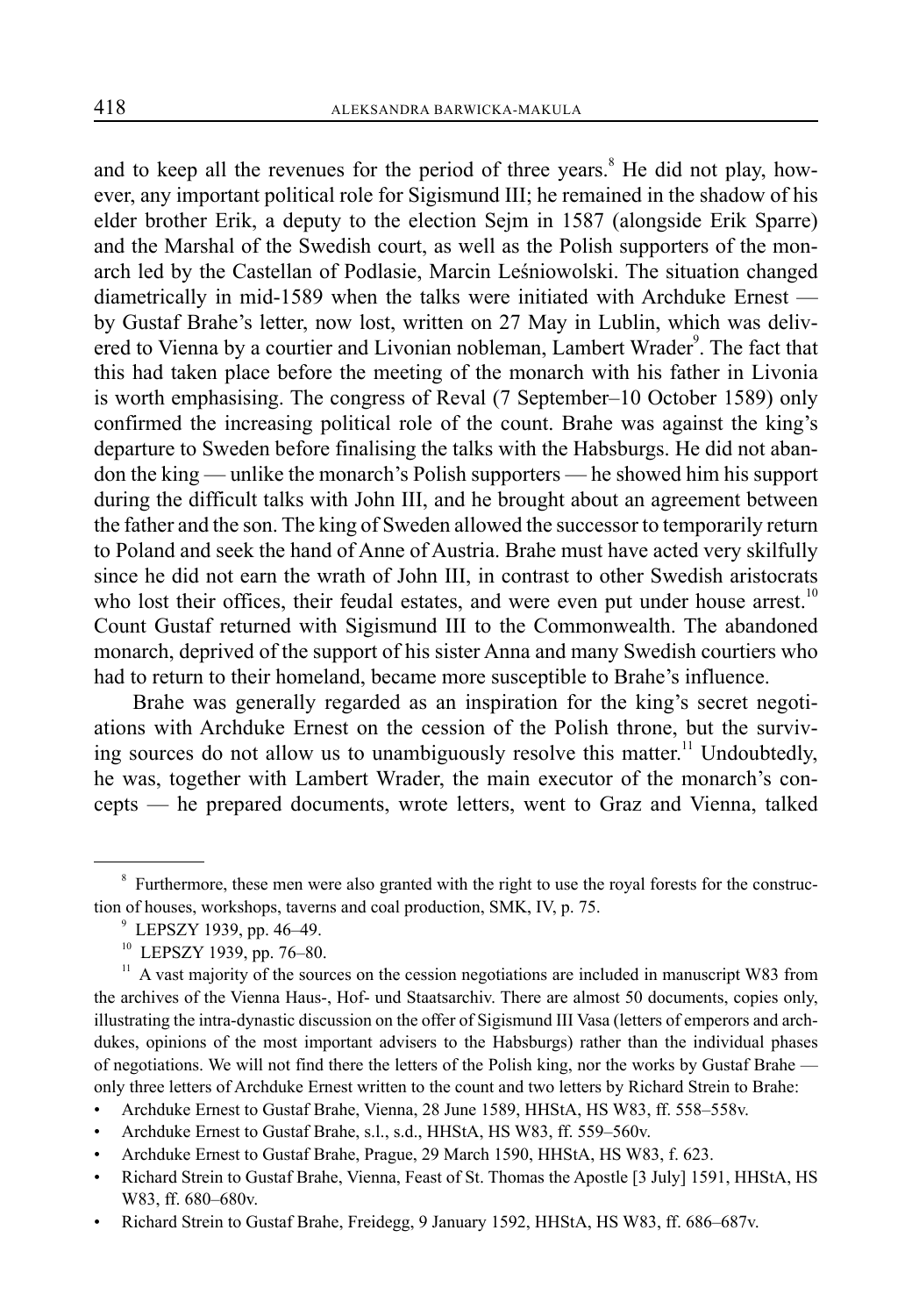to Archduke Ernest and his secretary, Sebastian Westernacher. He most certainly coordinated the entire diplomatic endeavour (including the activities of other courtiers, i.e. Jan Sycymiński, Mikołaj Rask and Erik Bielke), and made sure that all the irritating negotiations would be kept a secret. Brahe's key role can be demonstrated by the fact that the imperial deputy Richard Strein, who stayed in Warsaw at the turn of 1590/1591, wanted to use his influence to transfer the collective agreements concerning the conditions of the cession — concluded on 20 November 1590 in Graz — from Ernest to Maximilian. However, the Habsburgs' diplomat did not foresee the magnitude of the king's resentment towards his recent rival, which not even the count would have been able to overcome.<sup>12</sup> Nevertheless, Brahe's previous efforts for the benefit of the Habsburg's succession in the Commonwealth after Sigismund III's expected return to the fatherland — were positively assessed by the members of the Austrian House. This is demonstrated by a letter, full of compliments, written by Emperor Rudolf II, in which he asked Count Gustaf to not cease in his activities and to bring the joint cause to a happy ending.<sup>13</sup>

Brahe undoubtedly instrumental in the implementation of the king's plans to marry Anne from the House of Habsburg. In spring 1591 he left for Graz on a very delicate mission; $14$  he wanted to assess the looks of the archduchesses.<sup>15</sup> The rumours about insufficient beauty of the eldest daughter of Charles II Francis of Austria (d. 10 July 1590) and Maria Anna of Bavaria had most likely reached the monarch. During his stay in Graz Brahe secretly observed the archduchesses Anne and Catherine Renata. In order to see Maria Christina, who was being brought up at the Bavarian court of the Wittelsbachs, he went to Munich. Perhaps the duke also wanted to take a closer look at the daughter of William V the Pious and Renata of Lorraine — Maria Anna. From Bavaria he went to Vienna where he had a meeting with Sebastian Westernacher. During the talk with the imperial adviser Brahe was to confess that there is no more beautiful candidate for the king's wife than Archduchess Anne.<sup>16</sup> Brahe arrived in Cracow on 27 May 1591, but his visit at the royal court was very short because on 16 June he was already on his way to the Habsburg countries in order to pass information about Sigismund III's decision that the monarch's heart was leaning towards Archduchess Anne.<sup>17</sup> After another visit to Vienna and Graz, he returned

<sup>12</sup> Sigismund III to Archduke Ernest, Warsaw, 26 January 1591, in: *The House of Vasa* 2016, p. 248.

<sup>13</sup> Emperor Rudolf II to Gustaf Brahe, Prague, 27 February 1591, in: *Divi Rudolphi* 1771, pp. 326–327.

<sup>&</sup>lt;sup>14</sup> San Clemente to King Philip II, Prague, 9 April 1591, EFE, XIX, p. 13.

<sup>&</sup>lt;sup>15</sup> Jan Bojanowski to Krzysztof Radziwiłł, Warsaw, 13 March 1591, AGAD, AR, section V, no. 1082, f. 191.

<sup>&</sup>lt;sup>16</sup> The count's words ("Ist niemants schöner dan die Anndl!") were cited by the proud archduchess, Maria, in a letter to her brother. Maria of Bavaria to Wilhelm V Wittelsbach, Graz, 27 May 1591, in: STIEVE 1886, p. 463.<br><sup>17</sup> Archduke Ernest to Maria Anna of Bavaria, Vienna, 1 July 1591, HHStA, HaFa 24, ff. 94–101.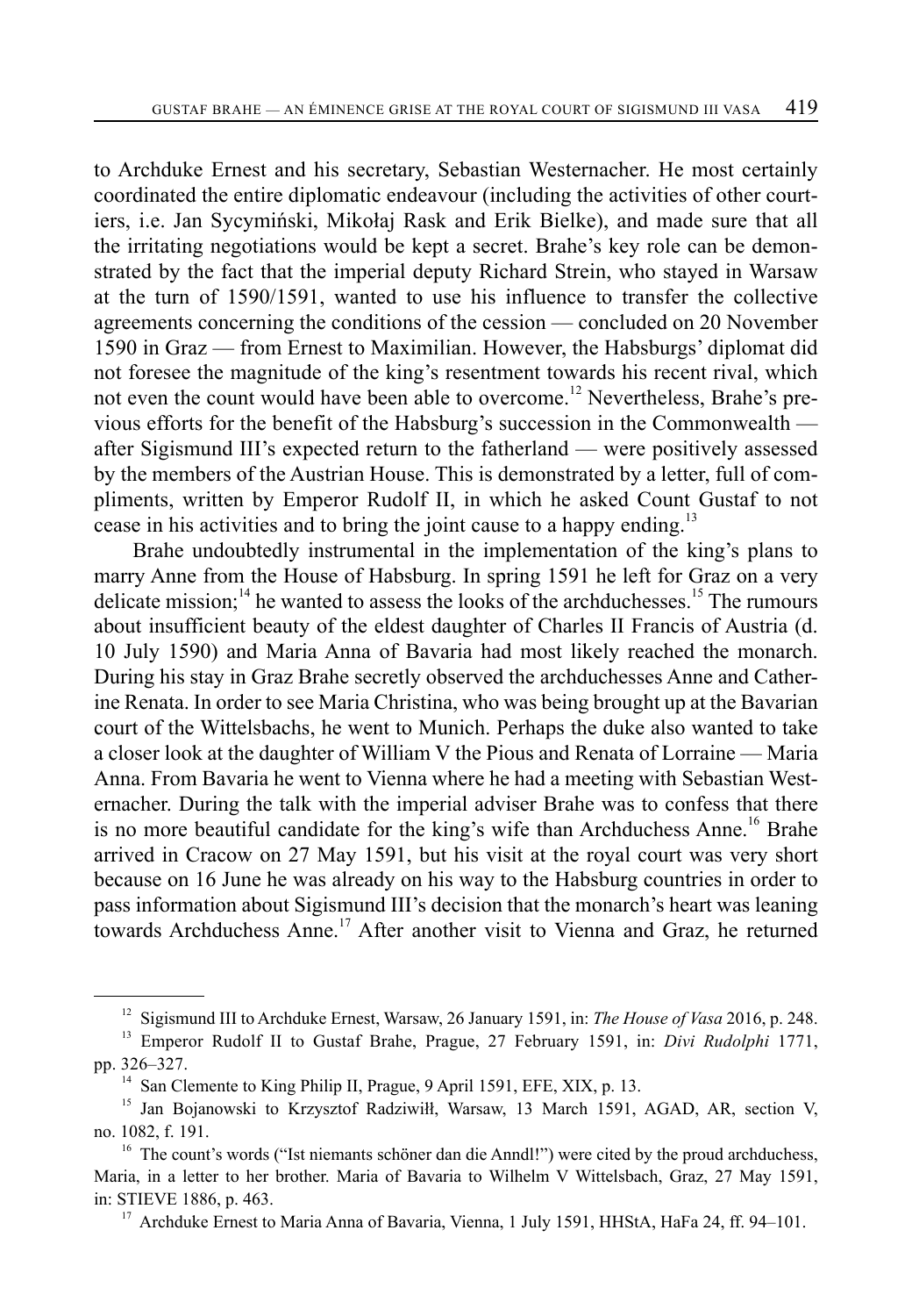to the Commonwealth on 19 July.<sup>18</sup> One month later Sigismund III issued an official request for the hand of the young Austrian duchess.<sup>19</sup>

Less than a year later the first rumours appeared about the weakening position of Brahe at the monarch's court. A well-informed royal chamberlain, Jan Bojanowski, reported in a letter to Krzysztof Radziwiłł that the count had moved out of Wawel in March 1592, had settled in the city and had been staying in the monarch's company definitely less often.<sup>20</sup> Gossip about the disgrace of Brahe reached even Vienna. Archduke Ernest asked about them, when he met Jerzy Radziwiłł, who came to the Habsburg city for the ceremony of the *per procura* wedding between the young Vasa monarch and Archduchess Anne. Radziwiłł, who had been away from his homeland for a year — conducting diplomatic missions in Graz and Rome — was not convinced of the truth of this information. He attributed the plausible weakening of the count's position at the royal court to Lambert Wrader's intrigues.<sup>21</sup> Other available sources, however, are silent about them, so we are not able to verify the cardinal's revelation about the conflict in the king's close circle and, at the same time, in the narrow group of people initiated into negotiations with the Habsburgs.

The necessity to move out of the castle may have been just as well dictated by organisational and logistic considerations linked to the preparations for the monarch's wedding. However, Brahe did not occupy any particularly prominent place during the wedding ceremony. The sources record more broadly only his participation in a pedestrian tournament in the castle on 6 June  $1592<sup>22</sup>$  Perhaps this was a result of Sigismund III's intended strategy, which was a reaction to the increasing political tension in the country. "Hiding" the unpopular Swedish man — accused of collusion with the Habsburgs — was supposed to calm down the mood of the opposition.<sup>23</sup> After ending the session of the so-called inquisitional Sejm, we see Brahe once again in the monarch's close circle — he sat at the royal table during a festive meal which took place in the castle on 25 November 1592, in the company of Sigismund III, Anna Jagiellon, Anne of Austria, Anna Vasa of Sweden, Great Chancellor of Lith-

<sup>18</sup> Camillo Caetano to Paolo Emilio Sfondrati, Prague, 9 July 1591, in: *Nuntiaturberichte* 1919, pp. 335–338. 19 Sigismund III to Emperor Rudolph II, Cracow, 19 August 1591, in: *The House of Vasa* 2016,

pp. 256–258.

<sup>&</sup>lt;sup>20</sup> Jan Bojanowski to Krzysztof Radziwiłł, Cracow, Good Friday 1592, AGAD, AR, section V, no. 1082, ff. 201–202.

<sup>21</sup> Archduke Ernest to Emperor Rudolph II, Vienna, 18 May 1592, HHStA, Polen I 50, ff. 163–168.

<sup>&</sup>lt;sup>22</sup> HEBERER 1610, p. 557.

 $23$  Complicated political situation before the inquisitional Sejm, emerging accusations against the king and his courtiers (Gustaf Brahe, Jan Sycymiński and Lambert Wrader) of collusion with the Habsburgs were described by Stanisław Fogelweder, chancellor of the young queen, in a letter to Archduchess Maria. See Stanisław Fogelweder to Maria Anna of Bavaria, Warsaw, 20 August 1592, HHStA, FK 43, ff. 29–30.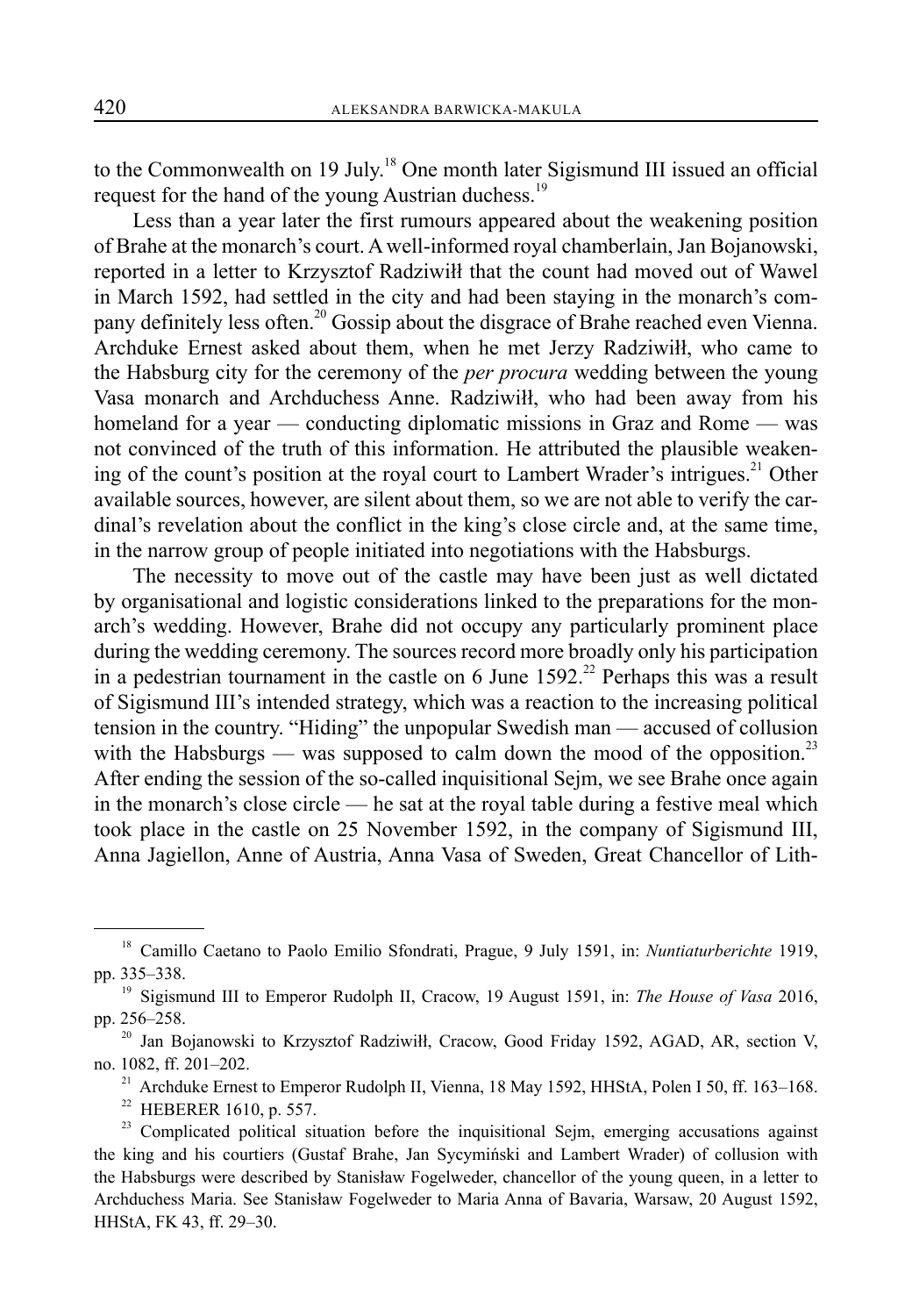uania Lew Sapieha, and the queen's chamberlain Stanisław Krasicki, as well as six young ladies from the queen's court.<sup>24</sup>

However, it seems that at the turn of 1592 and 1593 the paths of Brahe and the king started to slowly diverge. The count hoped that Sigismund III, after the death of his father, would return to his homeland for good. He expected to play a leading role by the young monarch's side in his hereditary kingdom, inexplicably higher than his position in the Commonwealth. He did not notice the changes that had happened in Sigismund III, but also in connection with his marriage to Anne of Austria. The king was becoming increasingly more independent, he was maturing as the ruler of the Polish-Lithuanian Commonwealth, and — under the influence of his wife — he eventually abandoned the intention of leaving the Commonwealth.

In spring 1593 the monarch sent Gustaf Brahe to the courts in Pomerania, Mecklenburg and Denmark. The count was to reassure John Frederick (from the House of Griffin) and Ulrich, as well as King Christian IV of Denmark of his friendship, and also to inform them about the plans of the young Vasa ruler concerning the taking over of power in Sweden after the death of his father.<sup>25</sup> In Brahe's opinion, his diplomatic mission was successfully accomplished.<sup>26</sup> However, the excessive ambition of the count would soon become a reason for more serious discord between him and the king.

At the beginning of their stay in Sweden, the relations between Brahe and the royal couple were still proper. The count introduced Queen Anne into the Swedish affairs; he was her translator during her first meeting with Sigismund's family — with his stepmother, widow of John III, Gunilla Bielke, and her five-yearold son John.<sup>27</sup> A few weeks later the king's spouse complained in a letter to her mother that Brahe had acted strangely, that he had become "calm and secretive."<sup>28</sup> A clear estrangement in the relations took place in connection with the count's participation in the talks regarding Sigismund's guarantee of the rights and privileges to his Swedish subjects, and his recognition of the Lutheran religion as prevailing, but also regarding the granting of consent to the Royal Council, led by Prince Charles, to rule Sweden during the king's absence in the country — the queen blamed Brahe for the extent of concessions; she regarded his conduct as treacherous, as a misap-

<sup>27</sup> Anne of Austria to Maria Anna of Bavaria, Stockholm, 14 October 1593, in: DOBNER 2015, p. 48.

<sup>&</sup>lt;sup>24</sup> LEITSCH 1976, pp. 282-283.

<sup>&</sup>lt;sup>25</sup> The State Archives in Szczecin have a notebook with material on Brahe's deputation to John Frederick, Duke of Pomerania, i.e. a letter of credence and instructions of Sigismund III (Warsaw, 1 May 1593) and a letter by John Frederick to Otto von Ramin, Chancellor, written from Podlesie (Friedrichswalde) on 30 May 1593 about the means of welcoming the diplomat of the Polish king. See APS, AKS, I/611, ff. 3–9, 19.<br><sup>26</sup> Gustaf Brahe to Maria Anna of Bavaria, Gdańsk, 14 September 1593, HHStA, FK 43, ff. 43–44v.

<sup>&</sup>lt;sup>28</sup> Anne of Austria to Maria Anna of Bavaria, Stockholm, 29 November 1593 in: DOBNER 2015,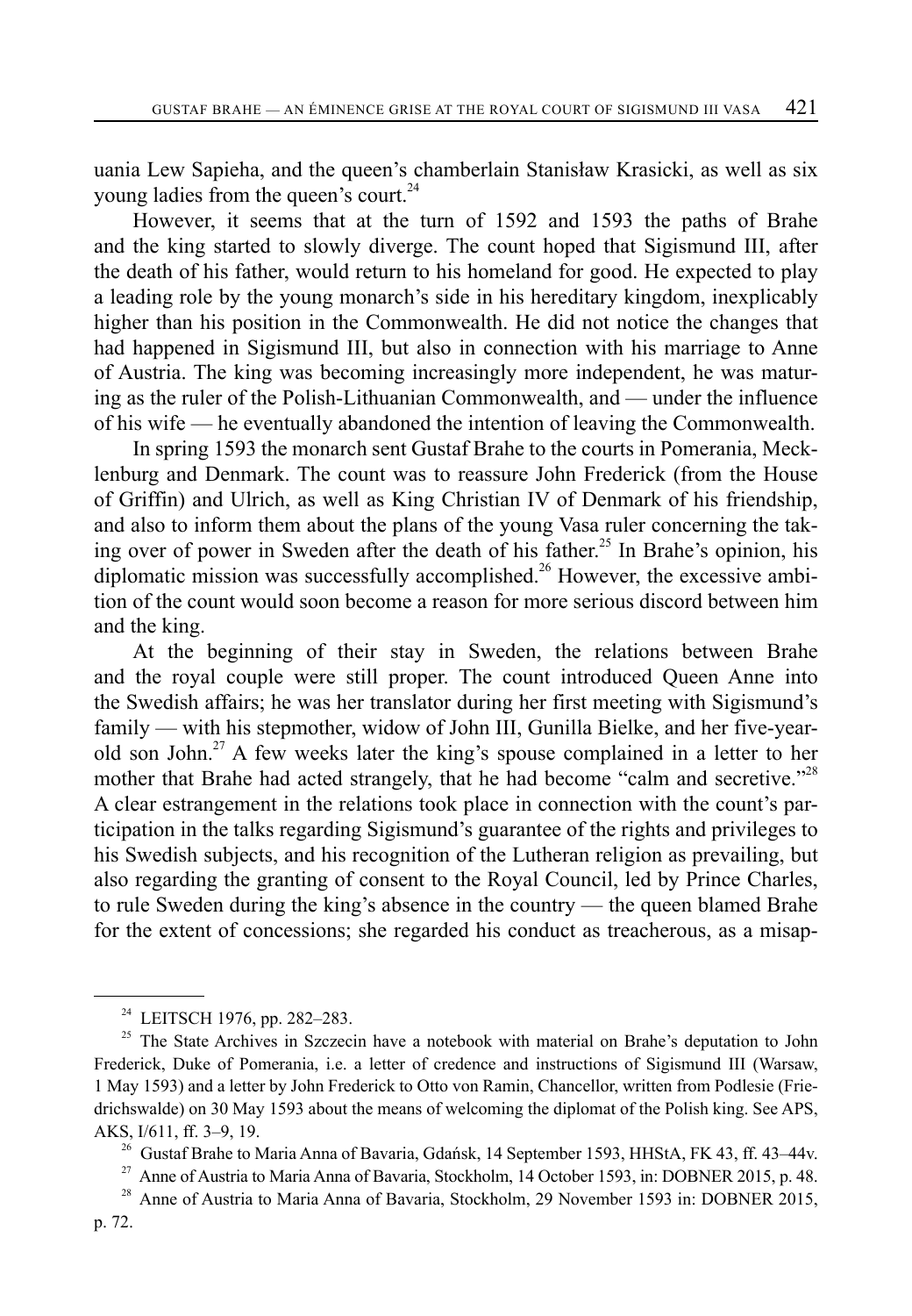propriation of the interests of Sigismund, whom he represented.<sup>29</sup> According to Anne, the king no longer trusted Brahe,  $30$  although he had appointed him, together with his brother Erik Brahe, the governor of Stockholm, Uppland and Norrland. However, the appointment meant that they were required to remain in Sweden.

Two letters by Gustaf Brahe to Maria Anna of Bavaria, written from Stockholm on 13 April and 23 May 1594,<sup>31</sup> come from this period. Kept in an abject and humble tone, they are full of assurances of devotion and readiness to serve. In the first letter, he says that he is happy about the coronation of the royal couple, that he feels joy due to the soon-expected birth of the royal child, that he hopes this will be a prince, heir to the throne, and the future hereditary king of Sweden. He also talks about the planned return of Sigismund and Anne to Poland. In the second letter, he gives information about the birth of a princess and good health of her parents, but without providing any details on his current relations with the royal couple. He reassures Maria Anna of Bavaria that Sigismund III can safely return to Poland since he has settled his affairs in the hereditary kingdom. These briefly discussed letters deserve to be emphasised due to their particular value as ego-documents, rare testimonies to the mentality and opinions of Gustaf Brahe that were preserved.

Brahe remained in Sweden until 1597. Then he accompanied Sigismund III on his military expedition to his homeland in 1598 as commander of the king's Swedish troops. He once again participated in the talks with Charles, Duke of Södermanland, and brought about the agreement in Linköping. He did not return with the king to the Commonwealth, he fled there only in 1599 and remained there until the end of his life. Very little is known about his final years. He was still connected with the royal court of Sigismund III, which is evidenced by the registry list of Charles IX from 1609, recently published by Wojciech Krawczuk.<sup>32</sup> However, it is difficult to decide what his capacity was — he was by no means as influential and prominent as he was in 1589–1592. The sources do not record his presence at the wedding celebrations of Sigismund III and Constance of Austria (1605). Nor was he mentioned in any special way in the anti-royal publications from the time of Zebrzydowski's rebellion, which may suggest that he was no longer in the group of Sigismund III's favourites at that time. His place was taken by the Great Marshal of the Crown Zygmunt Myszkowski, Voivode of Poznań Hieronim Gostomski and Chamberlain of the Crown Andrzej Bobola. Nevertheless, the count may have continued to advise the king on the Swedish affairs and even undertake or coordinate some intelligence activities in this regard, alternatively — to take up activities consolidating the Swedish emigrant community. Brahe died in Gdańsk in 1615.

<sup>&</sup>lt;sup>29</sup> Anne of Austria to Maria Anna of Bavaria, Uppsala, 5 March 1594, in: DOBNER 2015, p. 99.

<sup>30</sup> Anne of Austria to Maria Anna of Bavaria, Stockholm, 20 May 1594, in: DOBNER 2015, p. 134.

<sup>&</sup>lt;sup>31</sup> Gustaf Brahe to Maria Anna of Bavaria, Stockholm, 13 April and 23 May 1594, HHStA, FK 43, ff. 44–43, 46–47.

<sup>32</sup> KRAWCZUK 2019, pp. 223–231.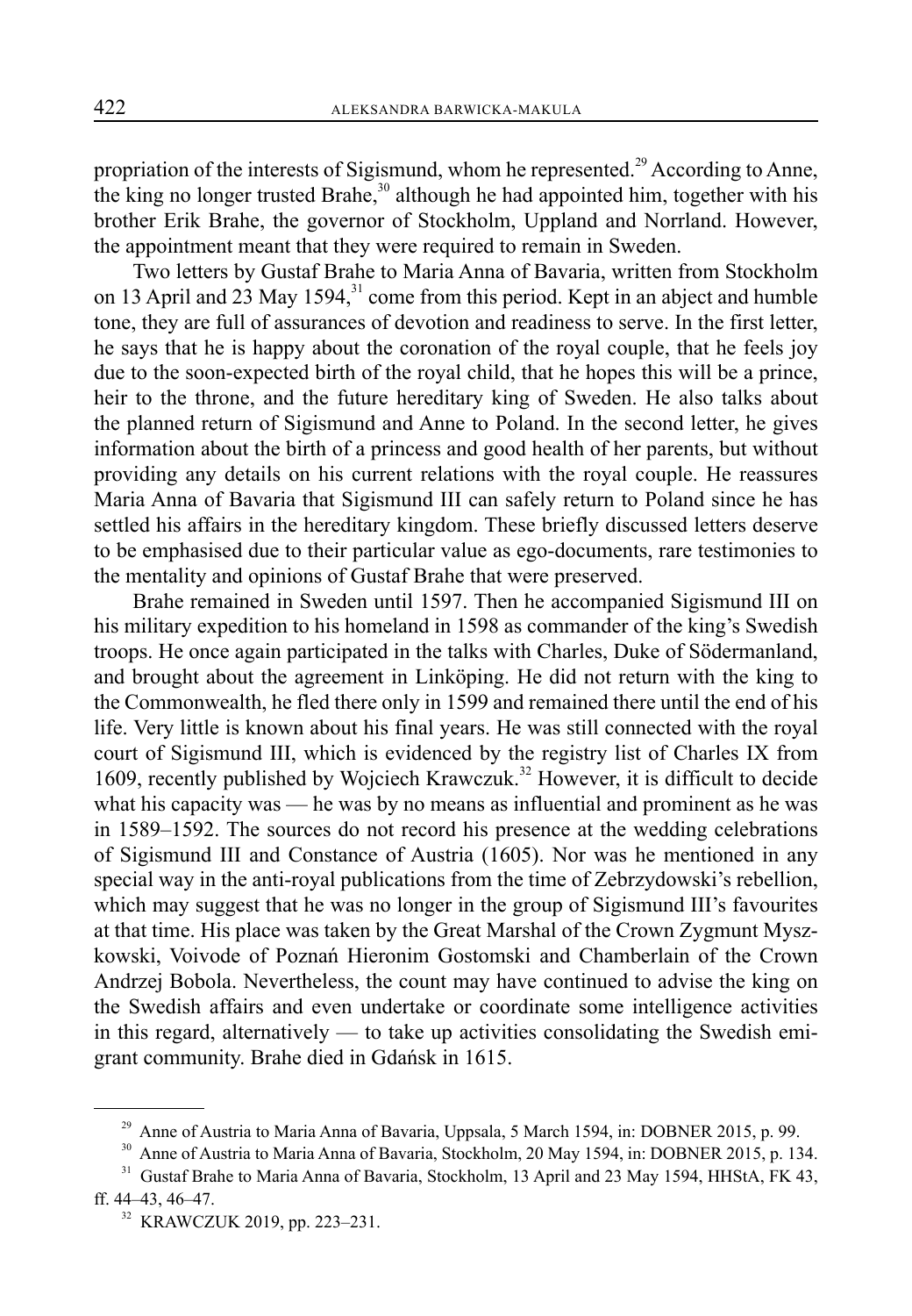Gustaf Brahe was and still is a mysterious figure. Taking into consideration his importance by the side of the young Vasa ruler attributed to him, Brahe left disproportionally few testimonies behind. This is to a large extent due to the fact that the most important evidence for the unofficial diplomatic contacts of Sigismund III with Archduke Ernest was destroyed by Maria Anna of Bavaria already in the 1590s. We are practically deprived of any information from the sources on his personality — individual opinions on his greed, self-interest or foresight in collecting grants and privileges — fit with a stereotypical image of a foreign courtier as a social climber. We know very little about his motivation and opinions, and have at our disposal only elements of a puzzle which do not give us a coherent picture. It is difficult to answer the question about the nature of his relations with Charles, Duke of Södermanland, and with the Habsburgs, about whether he was always fully devoted and loyal to Sigismund III. The issue of his confession (he probably remained a Protestant) stays unclear. $33$  His love life and private life remain a secret. He always remained in the shadow, thanks to which he could conduct his own behind-the-scenes politics and undertake secret diplomatic actions. In 1589–1592 he was undoubtedly a person who had a great influence on Sigismund III and he played a role of an éminence grise at his royal court.

## SOURCES, STUDIES, MONOGRAPHS AND OTHER MATERIALS USED IN THE TEXT

#### MANUSCRIPT SOURCES AND UNPUBLISHED WORKS

AGAD [= Archiwum Główne Akt Dawnych], AR [= Archiwum Radziwiłłów], dział V, sygn. 1082

APS [Archiwum Państwowe w Szczecinie], AKS [= Archiwum Książąt Szczecińskich], I/611 HHStA [= Haus-, Hof- und Staatsarchiv, Vienna]

FK [= Familienkorrespondenz] 43, 47

HaFa [= Hausarchiv Familienakten] 24

HS [= Handschriftensammlung] W83

Polen I 50

#### PRINTED SOURCES AND LITERATURE

BOËTHIUS 1925 = Bertil Boëthius, *Gustaf Brahe*, in: *Svenskt biografiskt lexicon*, vol. V, Albert Bonniers Förlag, Stockholm 1925, pp. 660–665

<sup>&</sup>lt;sup>33</sup> The alleged place of burial is the Basilica of the Assumption of the Blessed Virgin Mary in Gdańsk, the largest Lutheran church in the Commonwealth; he was most assuredly commemorated in the epitaph by Gyllenstierna family members. However, his elder brother, Erik, converted to Catholicism in 1591. He died in 1614. He was initially buried in the church of the Bridgettine Order in Gdańsk, then his remains were moved — in accordance with his last will — to Kartuzy. See NIERZWICKI 2001, p. 55.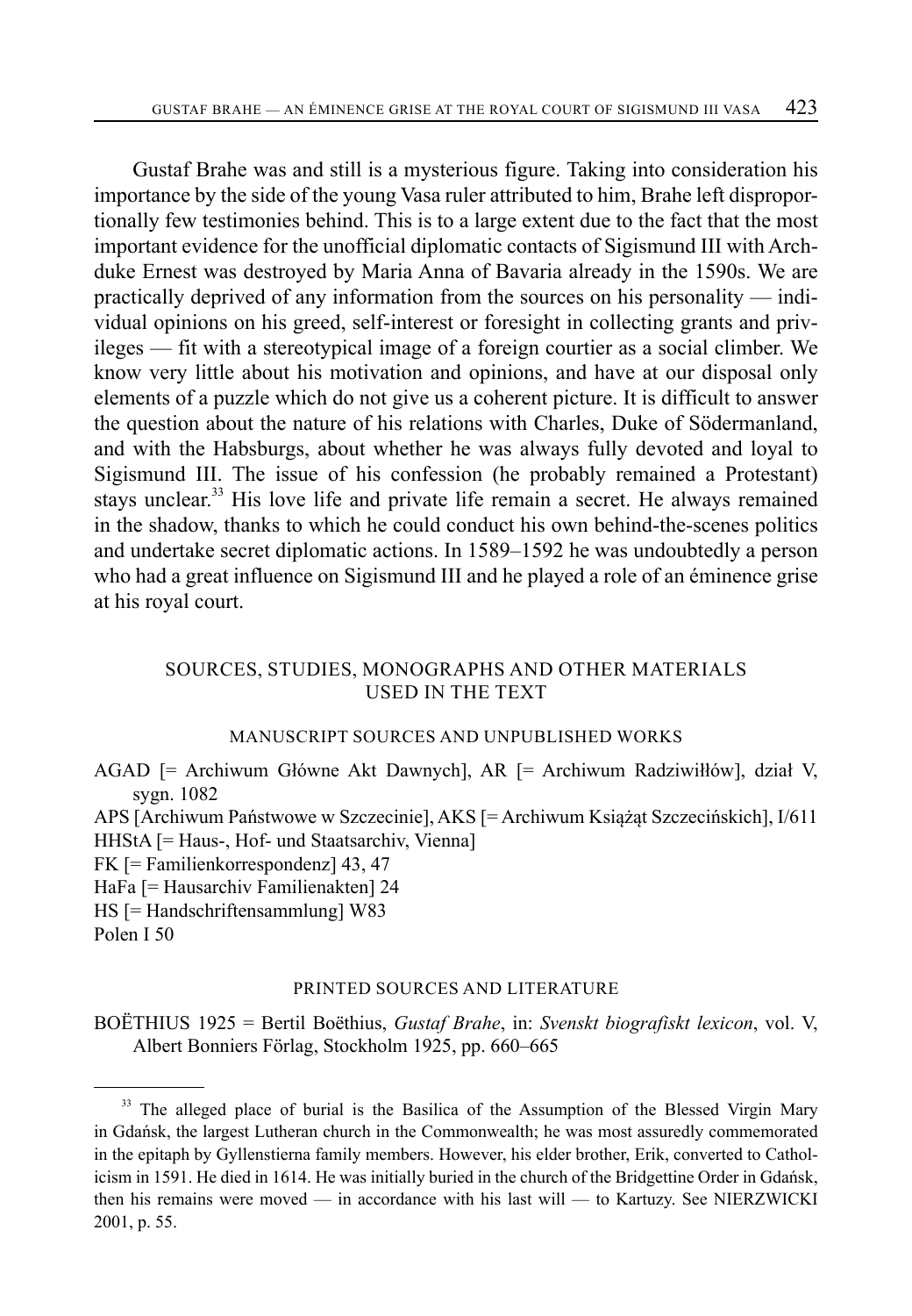- DOBNER 2015 = Hanna Dobner, *Briefwechsel zwischen Erzherzogin Maria von Innerösterreich und ihrer Tochter Anna, Königin von Polen und Schweden, während ihres Aufenthaltes in Schweden 1593/1594 — Historische Analyse und Edition*, Masterarbeit Universität Wien, Wien 2015
- *Divi Rudolphi* 1771 = *Divi Rudolphi Imperatoris, Caesaris Augusti Epistolae Ineditae Desumptae Ex Codice Manu Exartato*, ed. Bernardino de Pace, Viennae 1771
- EFE, XIX = *Documenta Polonica ex Archivo Generali Hispaniae in Simancas*, ed. Valerianus Meysztowicz, part VI, Institutum Historicum Polonicum Romae, Romae 1968 (Elementa ad Fontium Editiones, XIX)
- HEBERER 1610 = Michael Heberer, *Aegyptiaca Servitus. Das ist Warhafte Beschreibung einer Dreyjährigen Dienstbarkeit*, Heydelberg 1610
- JENSEN 1910 = Alfred Jensen, *Polonica w szwedzkiej literaturze*, "Pamiętnik Literacki", IX, 1910, 1, pp. 491–506
- KRAWCZUK 2019 = Wojciech Krawczuk, *Wierni królowi. Szwedzi i Finowie na uchodźstwie w Rzeczypospolitej Obojga Narodów w pierwszej połowie XVII wieku*, Towarzystwo Wydawnicze "Historia Iagellonica", Kraków 2019
- LEITSCH 2009 = Walter Leitsch, *Das Leben am Hof König Sigismunds III. von Polen*, vol. III, Verlag der Österreichischen Akademie der Wissenschaften, Wien 2009
- LEITSCH 1976 = Walter Leitsch, *Trzy teksty źródłowe z lat 1592, 1593 i 1635 do dziejów*  Zamku Królewskiego w Warszawie, "Rocznik Warszawski", XIV, 1976, pp. 279–290
- LEPSZY 1939 = Kazimierz Lepszy, *Rzeczpospolita Polska w dobie sejmu inkwizycyjnego (1589–1592)*, Polska Akademia Umiejętności, Kraków 1939
- MICHALEWICZ 1966 = Jerzy Michalewicz, *Dwór szwedzki Zygmunta III w latach 1587–* 1600, "Odrodzenie i Reformacja w Polsce", XI, 1966, pp. 161–180
- NIERZWICKI 2001 = Krzysztof Nierzwicki*, Biblioteki kartuzji kaszubskiej oraz jej konwentów filialnych w Berezie Kartuskiej i Gidlach*, Wydawnictwo Diecezji Pelplińskiej "Bernardinum", Pelplin 2001
- *Nuntiaturberichte* 1919 = *Nuntiaturberichte aus Deutschland nebst ergänzenden Aktenstücken 1589–1592*, part 2: *Die Nuntiatur am Kaiserhofe*, vol. III: *Die Nuntien in Prag: Alfonso Visconte 1589–1591, Camillo Caetano 1591–1592*, ed. Joseph Schweizer, Druck und Verlag von Ferdinand Schöningh, Padernborn 1919
- OJCEWICZ 2013 = Grzegorz Ojcewicz, *Pamflet na szwedzką królewnę jako źródło wiedzy o "szpetnej czarownicy", czyli Annie Wazównie*, "Acta Neophilologica", XV, 2013, 1, pp. 299–322
- *The House of Vasa* 2016 = *The House of Vasa and The House of Austria. Correspondence from the Years 1587 to 1668*, part I: *The Times of Sigismund III, 1587–1632*, vol. 1, ed. Ryszard Skowron, coll. Krzysztof Pawłowski et al., Wydawnictwo Uniwersytetu Śląskiego, Katowice 2016
- SMK, IV = *Księga wpisów podkanclerzego Wojciecha Baranowskiego z okresu marzec 1588– grudzień 1590 MK 135 z Archiwum Głównego Akt Dawnych w Warszawie*, ed. Wojciech Krawczuk, Michał Kulecki, DiG, Warszawa 2010 (Sumariusz Metryki Koronnej*.* Seria Nowa, IV)
- STIEVE 1886 = Felix Stieve, *Wittelsbacher Briefe aus den Jahren 1590 bis 1610*, part I, München 1886 (Abhandlungen der Historischen Classe der königlich bayerischen Akademie der Wissenschaften, XVII), pp. 385–498